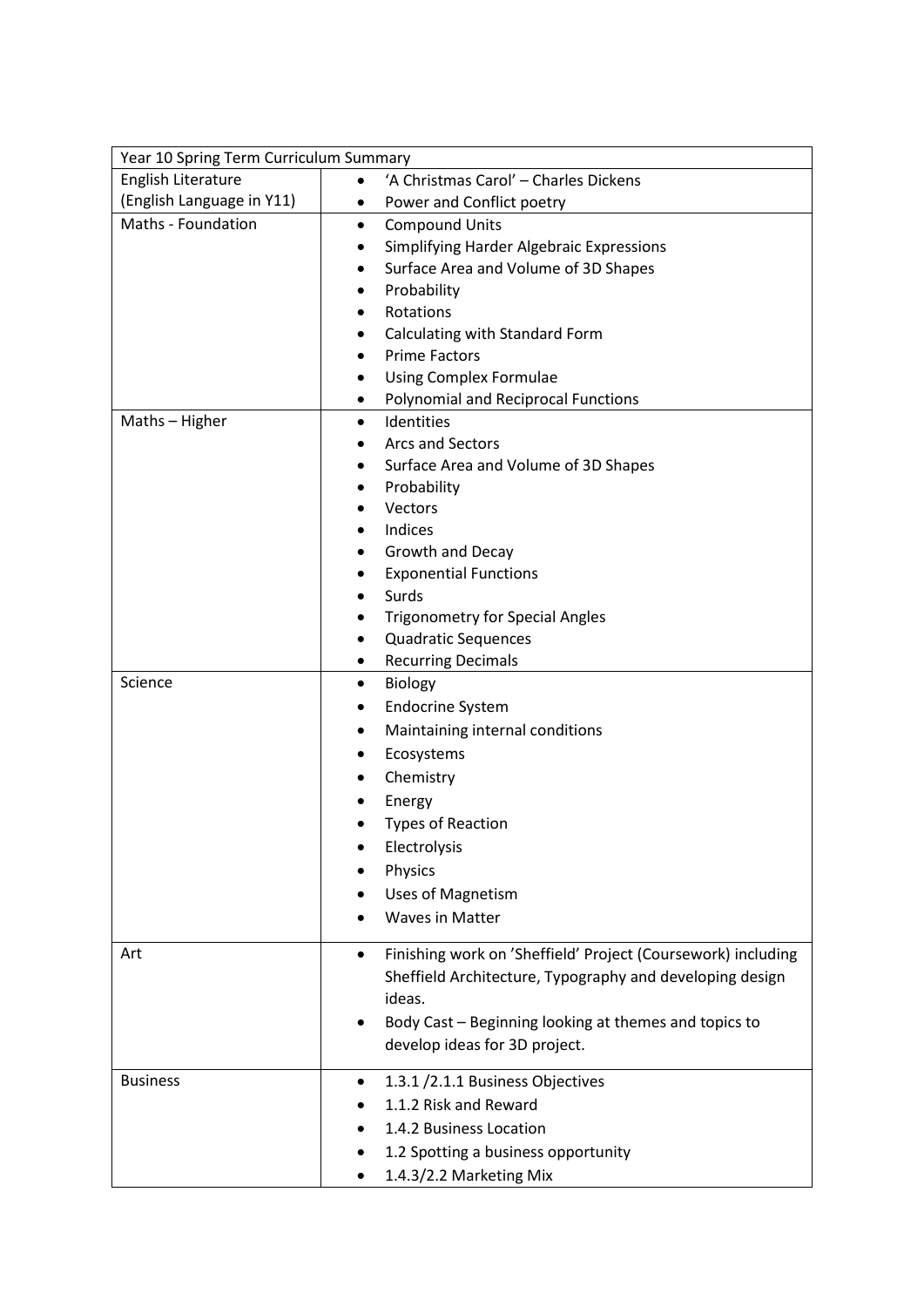| Citizenship                     | The key philosophical differences between the major<br>$\bullet$          |
|---------------------------------|---------------------------------------------------------------------------|
|                                 | political parties standing in UK general elections.                       |
|                                 | How candidates are selected to stand for a constituency.<br>٠             |
|                                 | The concept of democracy.                                                 |
|                                 | How the Westminster-first-past-the-post system operates.                  |
|                                 | The strengths and weaknesses of the first-past-the-post                   |
|                                 | voting system compared with proportional representation.                  |
|                                 | The process of forming a government<br>$\bullet$                          |
|                                 | The organisation of government administration<br>٠                        |
|                                 | The distinction between executive, legislature, judiciary and<br>٠        |
|                                 | monarchy.                                                                 |
|                                 | The roles of the Houses of Commons and Lords and the<br>$\bullet$         |
|                                 | relationship between them                                                 |
|                                 | How a bill becomes law                                                    |
|                                 | The institutions of the British constitution<br>$\bullet$                 |
|                                 | The concept of parliamentary sovereignty<br>٠                             |
|                                 |                                                                           |
|                                 | The powers of devolved bodies in Scotland, Wales and<br>Northern Ireland. |
|                                 | How direct and indirect taxes are raised by central                       |
|                                 | government.                                                               |
|                                 | The role of the Chancellor of the Exchequer in budgeting for              |
|                                 | income, expenditure and debts, managing risks and making                  |
|                                 | decisions about the allocation of public funding.                         |
|                                 | Different views and debates about how governments and                     |
|                                 | other service providers make provision for welfare, health,               |
|                                 | the care of the elderly and education                                     |
| <b>Computer Science</b>         | 2.2 Programming fundamentals<br>٠                                         |
|                                 | 2.3 Producing robust programs<br>٠                                        |
|                                 | 2.4 Boolean logic                                                         |
|                                 | 2.5 Programming languages and Integrated Development                      |
|                                 | Environments                                                              |
|                                 | $\bullet$                                                                 |
| DT                              | CAD Fusion, 3D printing, 2d design & Laser Cutting                        |
|                                 | Practice NEA - Collectable Toys                                           |
|                                 | Woods - Practical skills - Birdbox                                        |
| Drama                           | 'Macbeth' exploration<br>٠                                                |
|                                 | Component 1 study<br>٠                                                    |
| Engineering (GCSE)              | Polymers<br>$\bullet$                                                     |
|                                 | Metals                                                                    |
|                                 | <b>Electronic Systems</b>                                                 |
|                                 | <b>Systems and Control</b>                                                |
|                                 | <b>Practice NEA</b>                                                       |
| <b>Engineering (Vocational)</b> | Unit 1- Designing Engineering Products<br>٠                               |
|                                 | Unit2 -Manufacturing Engineering Products                                 |
| Food Preparation and            | <b>Food Science</b><br>٠                                                  |
| Nutrition                       | Cooking of food and heat transfer<br>$\circ$                              |
|                                 | Functional and chemical properties of food<br>$\circ$                     |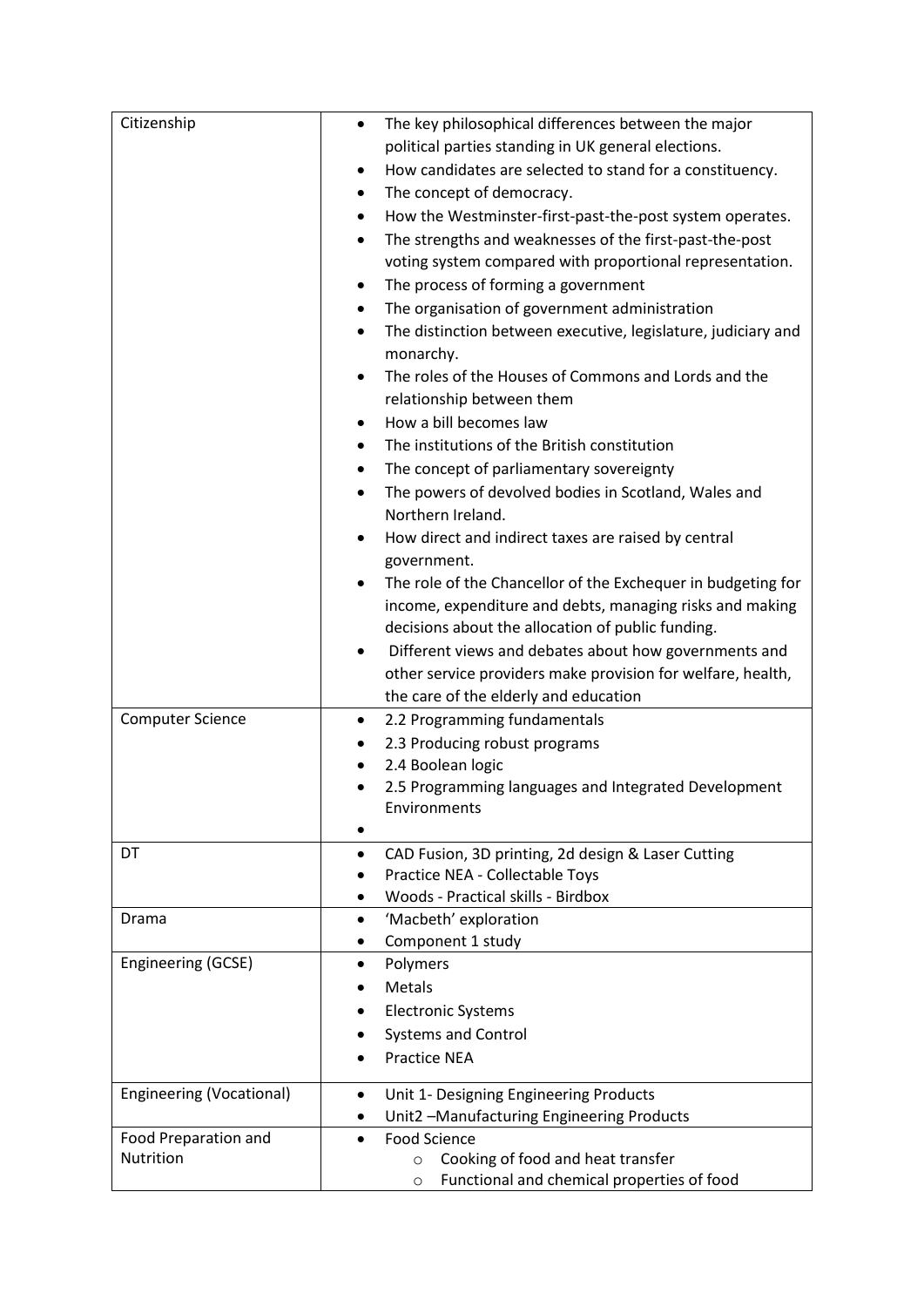|                               | Food spoilage and contamination<br>$\circ$                               |
|-------------------------------|--------------------------------------------------------------------------|
|                               | Mock NEA 2                                                               |
|                               | Mock 3 hour practical                                                    |
|                               |                                                                          |
| French                        | Free-time activities                                                     |
|                               | Music                                                                    |
|                               | Cinema and TV                                                            |
|                               | Food and eating out                                                      |
|                               | Sport                                                                    |
|                               | Social issues                                                            |
|                               | Healthy/ unhealthy living                                                |
| Geography                     | The Living World<br>$\bullet$                                            |
| <b>Health and Social Care</b> | Component 1 - Human Lifespan Development<br>٠                            |
|                               | Understand Human Growth and Development across Life                      |
|                               | Stage and the Factors that affect it.                                    |
|                               | Investigate how individuals deal with life events.                       |
|                               |                                                                          |
| History                       | Medicine 1250 to present day<br>$\bullet$                                |
|                               | Richard and John 1189 - 1215                                             |
| Music                         | Composition<br>٠                                                         |
|                               | Performance practice                                                     |
|                               | Listening<br>٠                                                           |
| Personal Development (PD)     | Student voice - Smart School Council<br>$\bullet$                        |
|                               | <b>Financial Literacy</b>                                                |
|                               | <b>Careers Education</b>                                                 |
| PE (Core)                     | Handball<br>$\bullet$                                                    |
|                               | Dance<br>٠                                                               |
| PE (GCSE)                     | Technology in Sport.<br>٠                                                |
|                               | <b>Health and Fitness</b>                                                |
|                               | Diet and Hydration                                                       |
| PE (BTEC)                     | Revision for the exam component of the course - to be<br>$\bullet$       |
|                               | taken before the February half-term                                      |
|                               | know about the components of fitness and the principles of               |
|                               | training                                                                 |
|                               | explore different fitness training methods                               |
|                               | investigate fitness testing to determine fitness level<br>٠              |
|                               | Starting Unit 2 - Practical Sport: Rules and Regulations,                |
|                               | Practical Skills, Observation and how to improve.                        |
| Religion, Philosophy and      | CORE: Philosophy - Introduction to Key Philosophical Theory<br>$\bullet$ |
| <b>Ethics</b>                 | <b>GCSE: Relationships And Family Unit</b>                               |
| (RPE)                         | Marriage                                                                 |
|                               | <b>Divorce</b>                                                           |
|                               | Parenting                                                                |
|                               | Sexuality                                                                |
|                               | <b>Christian Beliefs</b>                                                 |
|                               | <b>Muslim Beliefs</b>                                                    |
| Spanish                       | Free-time activities                                                     |
|                               | Music                                                                    |
|                               | Cinema and TV                                                            |
|                               | Food and eating out                                                      |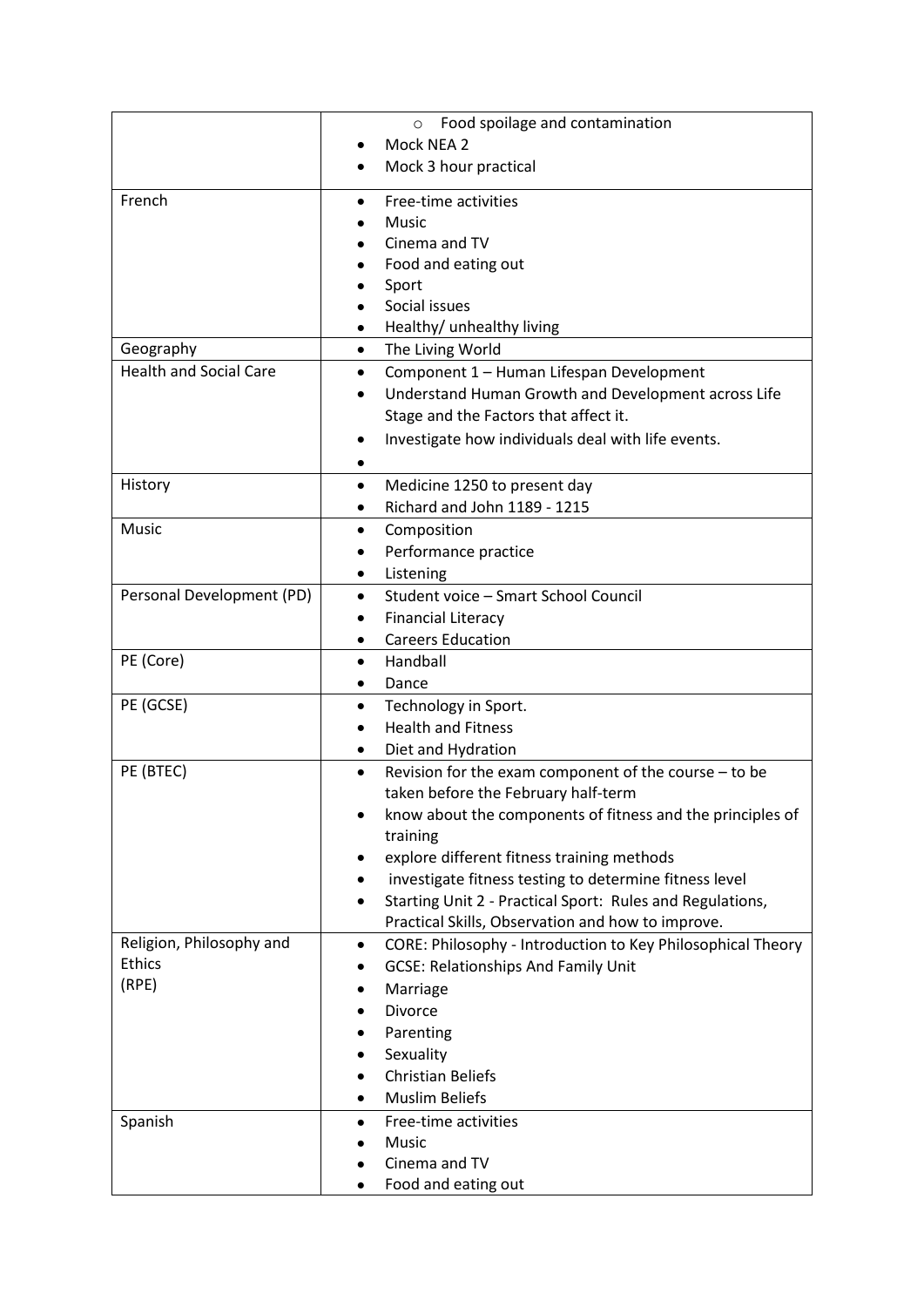| Sport                     |
|---------------------------|
| • Social issues           |
| Healthy/ unhealthy living |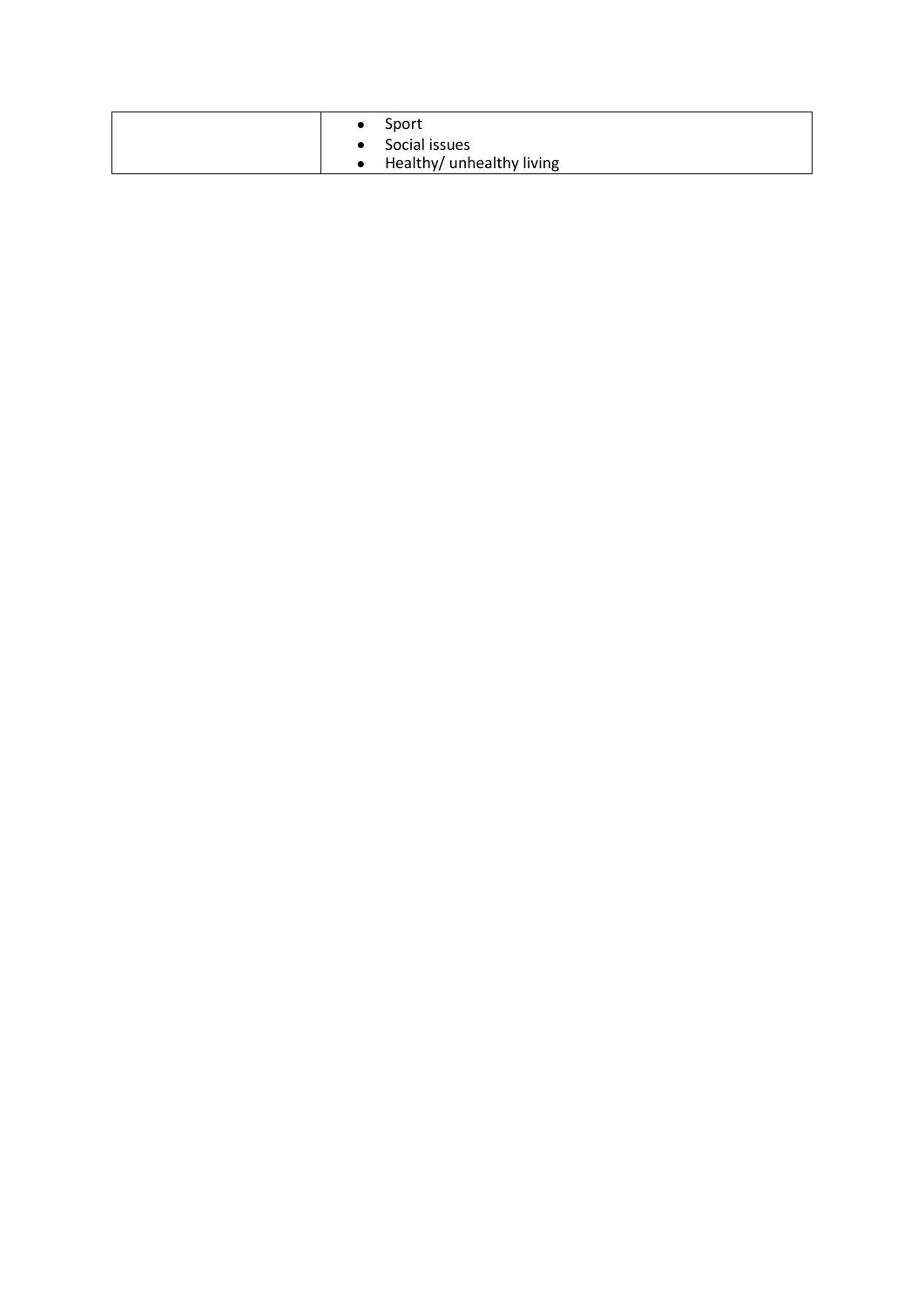| Year 11 Spring Term Curriculum Summary |                                                                     |
|----------------------------------------|---------------------------------------------------------------------|
| <b>English and English</b>             | Revision of 'DNA' or 'An Inspector Calls'                           |
| Literature                             | Revision of 'Power and Conflict' Poetry                             |
|                                        | Revision of Paper 1 Language<br>٠                                   |
| Maths -- Foundation                    | Identities<br>$\bullet$                                             |
|                                        | <b>Inverse Proportion</b>                                           |
|                                        | Congruency                                                          |
|                                        | Repeated Percentage Increase/Decrease                               |
|                                        | Probability                                                         |
|                                        | Revision                                                            |
| Maths - Higher                         | <b>Inverse and Composite Functions</b><br>$\bullet$                 |
|                                        | Proportion                                                          |
|                                        | Trigonometry                                                        |
|                                        | <b>Similar Areas and Volumes</b>                                    |
|                                        | Solving Quadratic Inequalities                                      |
|                                        | Probability                                                         |
|                                        | Vectors                                                             |
|                                        | Proof                                                               |
| Science                                | Biology - Completion of Health topic                                |
|                                        | Chemistry - Completion of Global Challenges topic                   |
|                                        | Physics - Completion of Power and Efficiency topic                  |
|                                        | Revision and exam technique for all                                 |
| Art                                    | Component 1 Portfolio work completion - as there is no<br>$\bullet$ |
|                                        | exam this term, students are working on their coursework            |
|                                        | folder consisting of two projects (Sheffield/Bodycast).             |
|                                        | Those students going on to study Art & Design post 16 will          |
|                                        | be offered an opportunity to complete a third coursework            |
|                                        | project to support working at a higher, more independent            |
|                                        | level.                                                              |
| <b>Business</b>                        | 2.1 Growing the business                                            |
|                                        | 2.5 Making human resource decisions                                 |
|                                        | 2.3 Making operational decisions                                    |
|                                        | 1.5 Understanding external influences                               |
| Citizenship                            | Theme E: Active Citizenship Project<br>٠                            |
|                                        | Course revision and recap of previous topics                        |
| <b>Computer Science</b>                | 2.3 Producing robust programs                                       |
|                                        | 2.5 Programming languages and Integrated Development                |
|                                        | Environments                                                        |
|                                        | <b>Practical Programming Project</b>                                |
|                                        | <b>Course Revision</b>                                              |
|                                        |                                                                     |
| DT                                     | NEA Create section - Deadline March 28th, 2022                      |
|                                        | <b>Woods Theory</b>                                                 |
|                                        | <b>Environmental Issues</b>                                         |
|                                        | New Technologies                                                    |
|                                        | Maths in DT                                                         |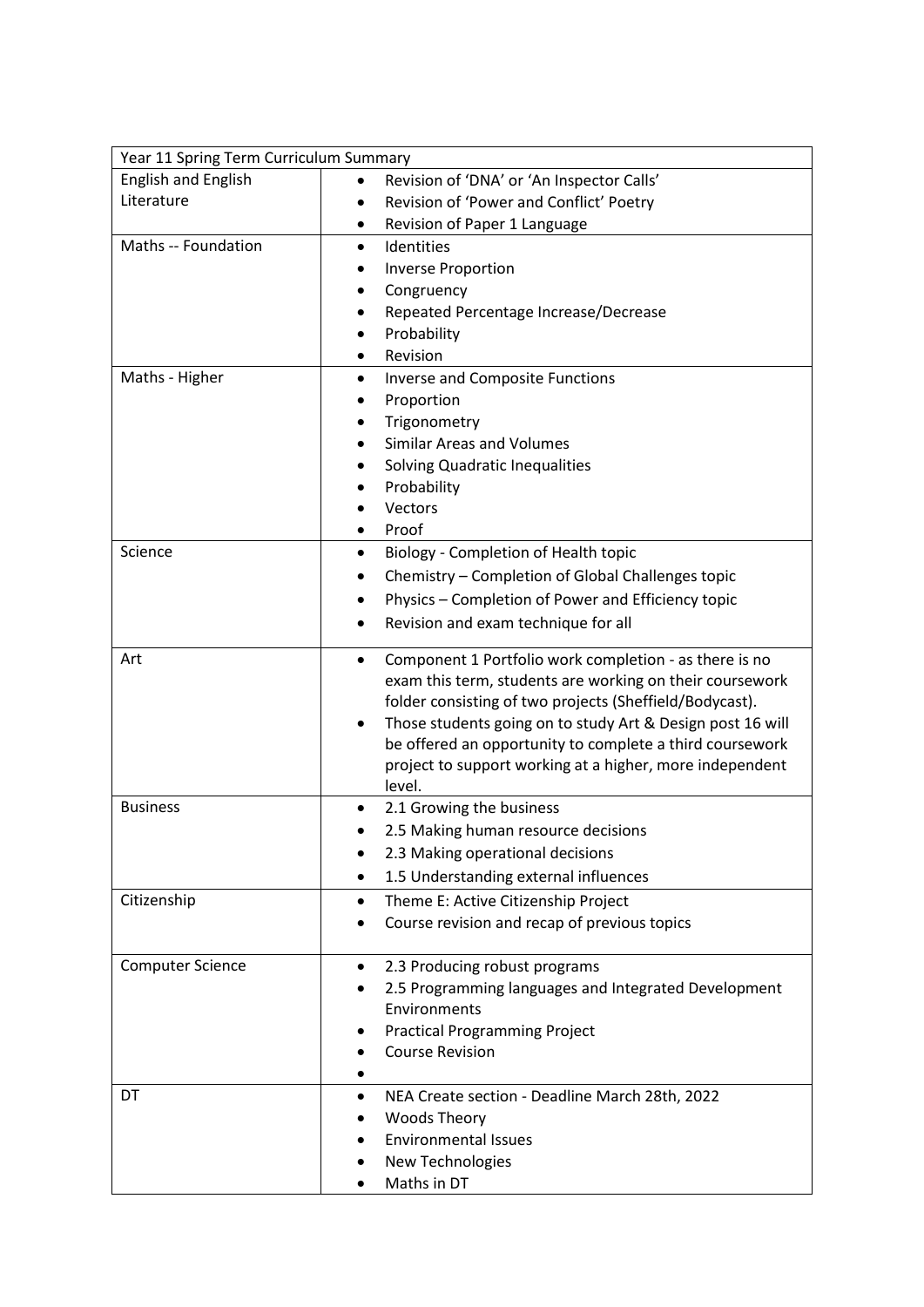|                                 | <b>Smart &amp; Modern Materials</b><br>$\bullet$                    |
|---------------------------------|---------------------------------------------------------------------|
|                                 | <b>Design Movements</b>                                             |
|                                 | <b>Current Designers</b>                                            |
|                                 |                                                                     |
| Drama                           | Component 2 exploration                                             |
|                                 | 'Macbeth' exploration                                               |
|                                 | Play review                                                         |
| Engineering (GCSE)              |                                                                     |
| <b>Engineering (Vocational)</b> | Unit 1 - Designing Engineered Products<br>$\bullet$                 |
|                                 | Unit 3 - External Exam                                              |
| Food Preparation and            | NEA 2 Controlled Assessment plus 3-hour practical exam<br>$\bullet$ |
| Nutrition                       | Food provenance                                                     |
|                                 | Food processing and production<br>$\circ$                           |
|                                 | REVISION: Food, Nutrition and Health                                |
|                                 |                                                                     |
|                                 |                                                                     |
| French                          | Social issues                                                       |
|                                 | Career choices and ambitions                                        |
|                                 | Technology in everyday life                                         |
| Geography                       | The Changing Economic World<br>$\bullet$                            |
| <b>Health and Social Care</b>   | Revision for Unit 3 (examined)<br>$\bullet$                         |
|                                 | Factors that affect health and wellbeing                            |
|                                 | Interpreting Health indicators                                      |
|                                 | Person-centred health and wellbeing improvement plans.              |
|                                 | Component 2B                                                        |
|                                 | Demonstrate care values and review own practice                     |
| History                         | Germany 1918 - 1939                                                 |
|                                 | Richard and John 1189 - 1215                                        |
|                                 |                                                                     |
| Music                           | Composition                                                         |
|                                 | Revision                                                            |
| PE (Core)                       | Handball                                                            |
|                                 | Dance                                                               |
|                                 |                                                                     |
| PE (GCSE)                       | Completion of NEA on strengths and areas for development            |
|                                 | to include ideas on how to improve.                                 |
|                                 | Revision of both paper 1 and paper 2 working towards the            |
|                                 | final exams.                                                        |
| PE (BTEC)                       | <b>Components of fitness</b><br>٠                                   |
|                                 | Principles of training                                              |
|                                 | Fitness training methods                                            |
|                                 | <b>Fitness testing</b>                                              |
| Religion, Philosophy and        | $Islam -$<br>٠                                                      |
| Ethics (RPE)                    | Practices                                                           |
|                                 | <b>Crime and Punishment</b>                                         |
|                                 | Purpose of punishment                                               |
|                                 | Types of punishment                                                 |
|                                 |                                                                     |
|                                 | Forgiveness and Reconciliation                                      |